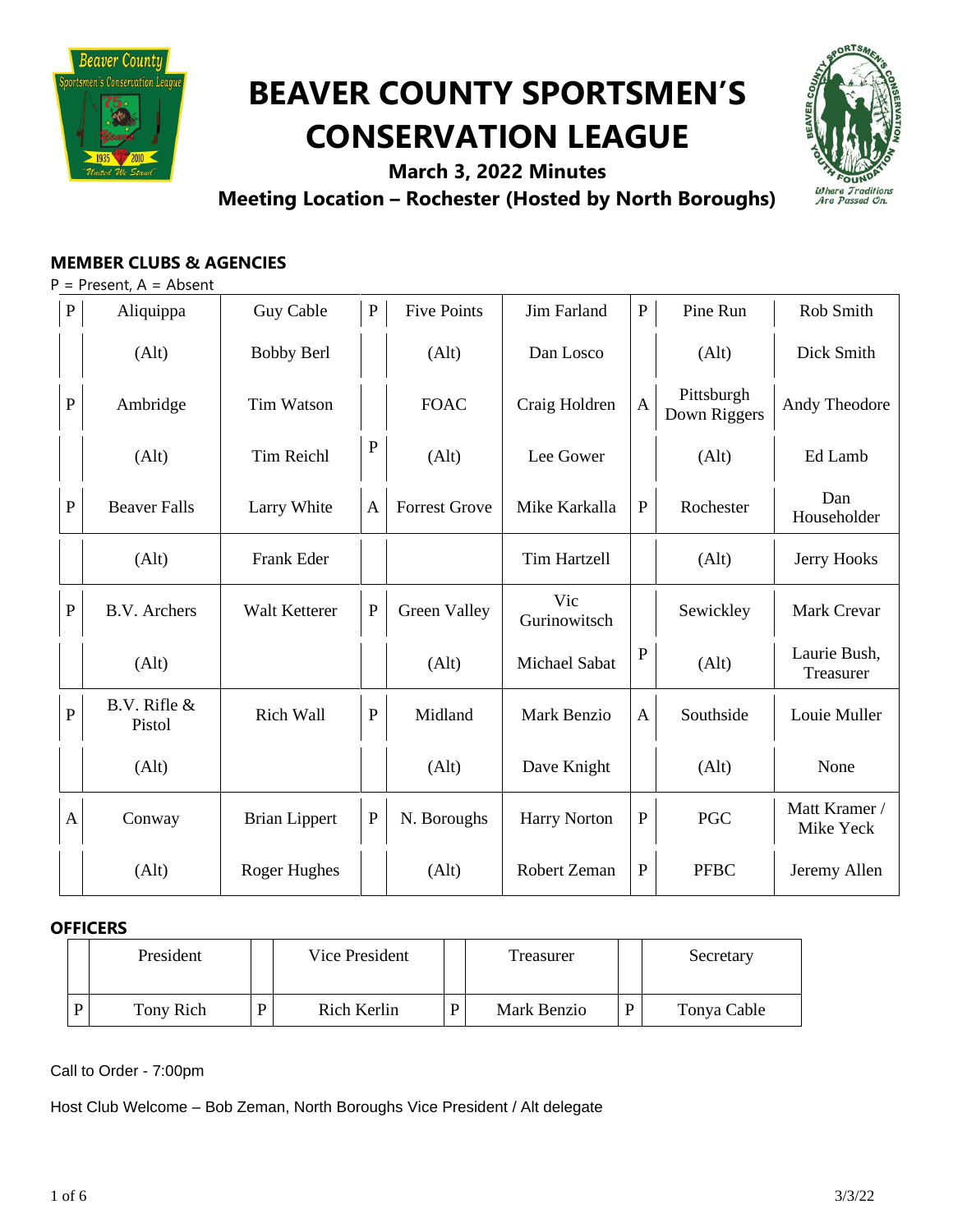#### **GUESTS**

- Jason Killmeyer – running for Republican Primary PA District 17 - **[Attachment](https://drive.google.com/file/d/1T044IkEJeooRq5U7Vn69OcvlPcZaEKAH/view?usp=sharing)**

#### **Last Month's Minutes**

– Motion to Approve, Aliquippa / Beaver Falls. Passed.

#### **Treasurer's Report –** Mark Benzio

Credential sheets for 2022 attached **[click](https://drive.google.com/file/d/1eXXM7Y5mweJjbnihy1O4zx8pea-DmjKC/view?usp=sharing) here**

Still need credentials for Pine Run, Pittsburgh Downriggers & Southside for 2022

Still have not received dues from 4 clubs for 2022.

Motion to Approve, BVA / North Boroughs. Passed.

#### **ELECTION**

(July – appoint nominating committee & October – Elections)

#### **COMMUNICATIONS**

No report

#### **STATE AGENCIES**

PA GAME COMMISSION (PGC) – Matt Kramer – [Report](https://drive.google.com/file/d/1kD0An4LYUuKtraBUphWAqUH14sBRcy8z/view?usp=sharing) [Page](https://drive.google.com/file/d/1ZMlL_m-ZSv0z-mH7ZGj4gMIaqiD5Ip-F/view?usp=sharing) 1, Page 2, Page 3

- 3659 bears harvested this season
- 59 out of 67 counties harvested bears. None harvested in Beaver County
- Largest bear harvested was 722-pound male from Franklin County.
- 33rd class of cadets graduated on 2/5/22. 5 new wardens were added to the southwest region. (Western Allegheny County has a new warden; Evan McDaniel, of Washington)
- Board of Commissioners back to Quorum April  $8<sup>th</sup>$  &  $9<sup>th</sup>$
- Hunter Trapper Education Instructors Workshop to be held at the Rochester Sportsmen's Club on March 31, 2022 @ 6:00 pm (dinner provided)
- Continue to call the game commission when EHD in deer is suspected.
- Excise tax on guns and ammo is funneled back through the PA Game Commission and earmarked for Habitat Projects.

#### **PA Hunting and Trapping Digest**

# PA FISH & BOAT COMMISSION - Jeremy Allen - see [report](https://drive.google.com/file/d/1S6W2p3BKrMFOGgJiOlkf7CYxHjVC5cmF/view?usp=sharing)

- As a result of Covid and survey responses, opening day for trout is Saturday, April 2, 2022
- Youth mentor date is Saturday, March 26, 2022; Adult must have a fishing license and a trout permit, the youth must have the mentor permit or the voluntary permit. adult catch & release, youth limit is 2 trout
- Trout stocking scheduled earlier; February 21st
- Basic Boater Course @ CCBC scheduled for 3/26/22. Call CCBC to register or contact Jeremy Allen at [jereallen@pa.gov](mailto:jereallen@pa.gov)
- PFBC have a cadet class of 16 currently and have 16 openings to fill.

# **PA Fish and Boat [Commission](https://www.fishandboat.com/Fish/FishingLicense/Pages/BuyAFishingLicense.aspx)**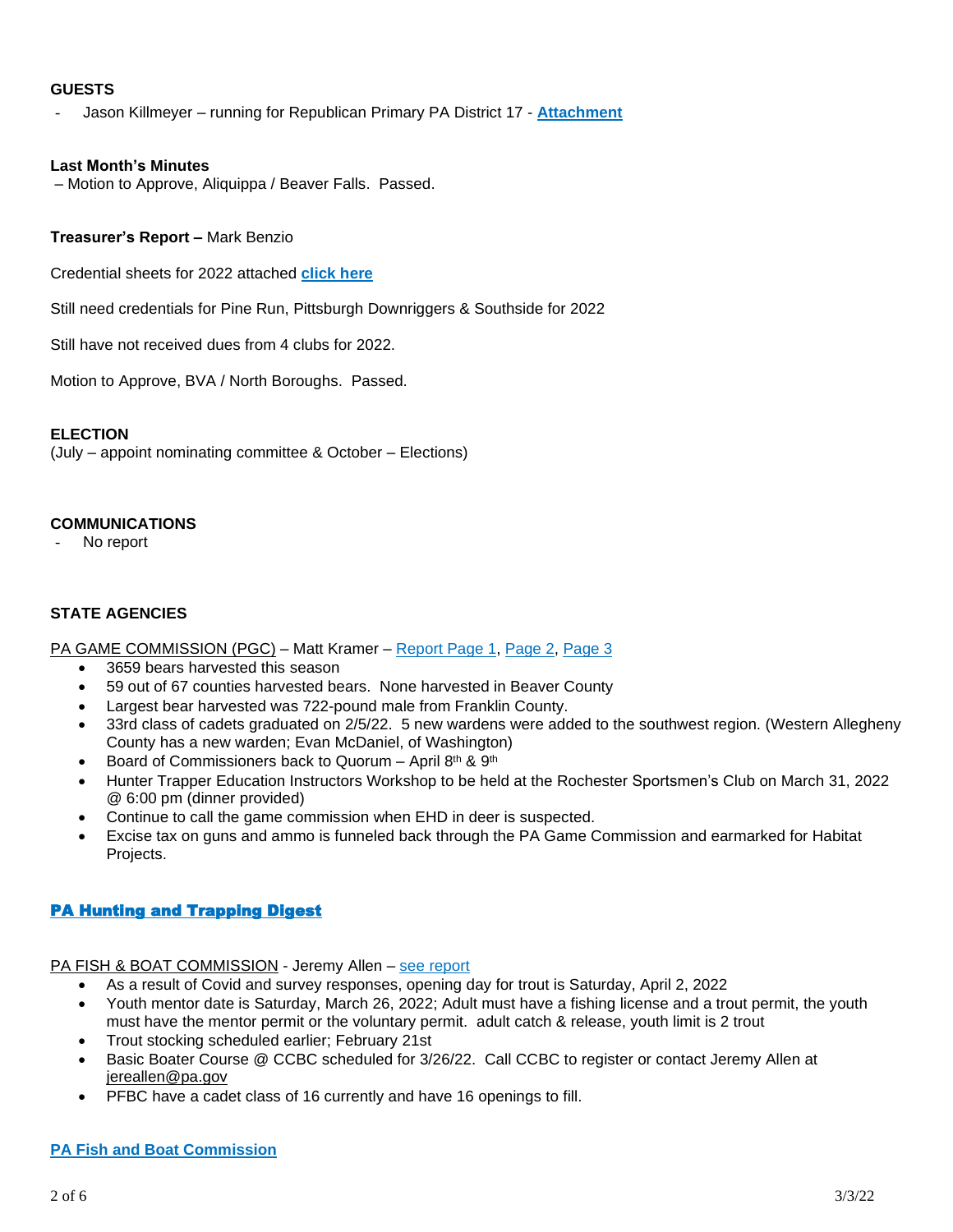#### **COMMITTEE REPORTS**

BOOKLET - Craig Holdren Email [craig@craigholdren.com](mailto:craig@craigholdren.com) Phone (724)312-7463

• Absent

#### GAME - Mike Harcher

- Game Commission and Ducks unlimited are working together to create wet lands near Pymatuning
- David J Gustafson is the Director for the Bureau of Wildlife Habitat Management
- PA Game Commission to start trapping wild turkeys statewide using GPS trackers to track their movements
- Since 1997, the best year of buck harvest was 2020-21 season. (6.3 million harvested)

#### POLLUTION - Mike Harcher

- PA will receive 400 million dollars to plug open mines from the Infrastructure Bill
- 33 % of PA waterways are impaired
- French Creek got "Stream of the Year"

#### FISHING DERBY - Mike Zon – [Poster](https://drive.google.com/file/d/10ZrkUTStJYvok-j3yAE2Wg0z1B5jL7Mj/view?usp=sharing)

- April 30<sup>th</sup> at Hopewell Community Park
- $\bullet$  8 am 12 pm
- Ages 15 and younger
- Increased budget for fish to \$1,000 for fish
- 438 trout ordered (24 tagged for prizes for the kids)
- Applied for the fish commission permit
- Bait for sale & concession stand open that day.
- 50/50
- See Mike Zon for posters to put up at your clubs and other areas that will reach the public

#### FISH COMMITTEE - Mike Zon

- Stocking of Blue Fingerlings catfish scheduled to be stocked this year in the Ohio river from the Point in Pittsburgh to the state line below Montgomery Dam
- Blue cats can grow to be 40-50 pounds

CONSERVATION CAMP - Breanna Edmiston

- Camp is booked: Dates are 6/19/22 6/25/22
- $\bullet$  25<sup>th</sup> year anniversary this year
- Will need ADULT kitchen HELP

#### ARCHERY - Walt Ketterer

- Currently NO indoor Archery shooting due to Covid
- Outdoor News discussion regarding crossbows

#### EVENTS COORDINATOR - Craig Holdren

• No report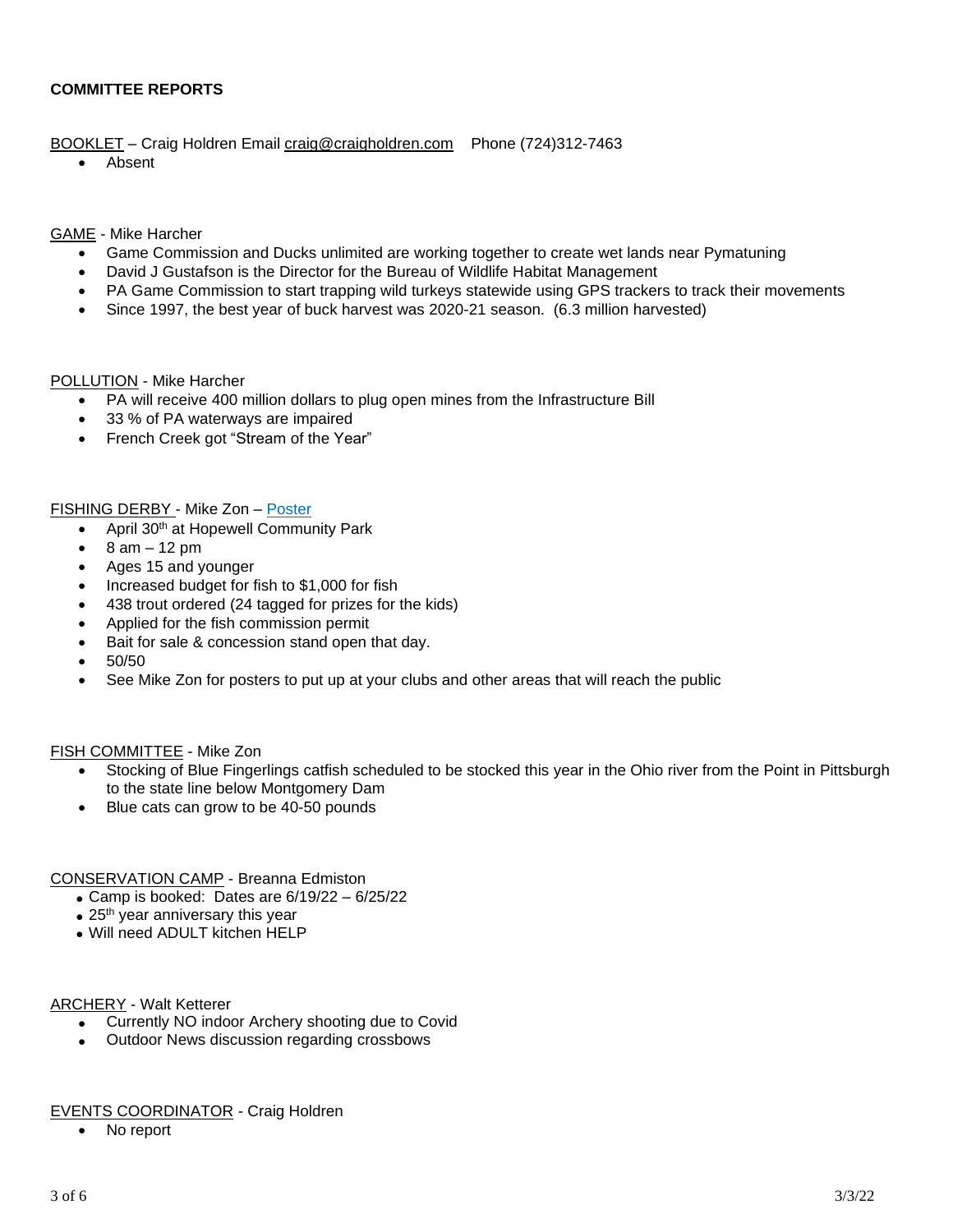#### LEGISLATIVE – Bob Oles – Absent

#### Lee Gower

- Rally to be held on Monday, September 12, 2022. More details to come later.
- Governor Wolfe vetoed HB 979 on February 3rd, 2022
- Frank C Tait for NRA Board of Directors see [handout](https://drive.google.com/file/d/16qvyNxSkSJHdXROo90htM-42Rv3V9Pm2/view?usp=sharing)

#### WE THE PEOPLE – Tony Rich

- We the People of America [website](https://www.wtpoa.net/)
- Nearly 16,000 members strong and growing
- Holding 2 meetings every month.
- Employee handbooks for our legislators are complete.
- We all share our Freedom and the status of being an America long before choosing a political party.
- Meeting to be held with West Moreland County League on 3/17/22 in hopes of getting them involved
- Next President's Meeting to be held on March 22, 2022 at Aliquippa Bucktails 7:00 pm. **Club [Invitation](https://drive.google.com/file/d/1ZrjD2XxVSiSw4JydBbS6skZIeprSJNrj/view?usp=sharing)**
	- o Regular meeting to be held on 3/10/22 at Rochester Club at 7:00 pm
	- $\Omega$  $2<sup>nd</sup>$  Regular meeting to be held on  $3/27/22$  at Rochester Club at 3:00 pm (directors will meet at 2:00 pm prior to regular meeting)

#### HUNTER EDUCATION - Mike Zon

- Aliquippa Bucktails, Rochester Club and Central Valley have all held classes. South Side School has a class scheduled for their students this month.
	- $\circ$  New Brighton Life Center YMCA March 19, 2022 (YMCA will promote the class) 9 am 4 pm
	- $\circ$  Sylvania Hills Baptist Church April 9, 2022 (9 am 4 pm)

#### REGISTRATION is online [PGC](https://www.register-ed.com/programs/25?utm_source=HTE_Class_Calendar_Page&utm_medium=page_link&utm_campaign=HTE_Course)

Let Mike Zon know if your club would like to host a hunter-trapper education class. Contact Mike at 724–683–5880 (call or text)

#### CONSERVATION DISTRICT – Dick Smith

• Absent

#### YOUTH FOUNDATION – Mike Zon

- Met in January & February
- Audit complete by the committee members and all transactions matched the books. To be done every January.
- Beaver Falls & Aliquippa presented with certificates for donations made to the youth foundation
- April 15<sup>th</sup> gun raffle tickets all sold
- Planning the Annual Sporting Clay Fundraising Shoot at Rochester in the fall
- Discussion on a wild game dinner fundraiser possibility
- The youth foundation would like to purchase flash lights and water bottles with the youth foundation Logo print in bulk that would last over the next several years to use at youth events. (300 flashlights and 288 water bottles) The cost is approximately \$2,000.

Motion to give youth foundation permission to spend the money for the flashlights and water bottles as requested Motion to approve Rochester / Ambridge. Passed.

#### FUND RAISING – Guy Cable

• Raffle ticket All sold for: Stoger P3000 bottom land camo 12 ga pump shotgun (acquired through the NWTF banquet).

Ticket will be based on the 7 pm PA lottery 3-digit number held on April 15, 2022.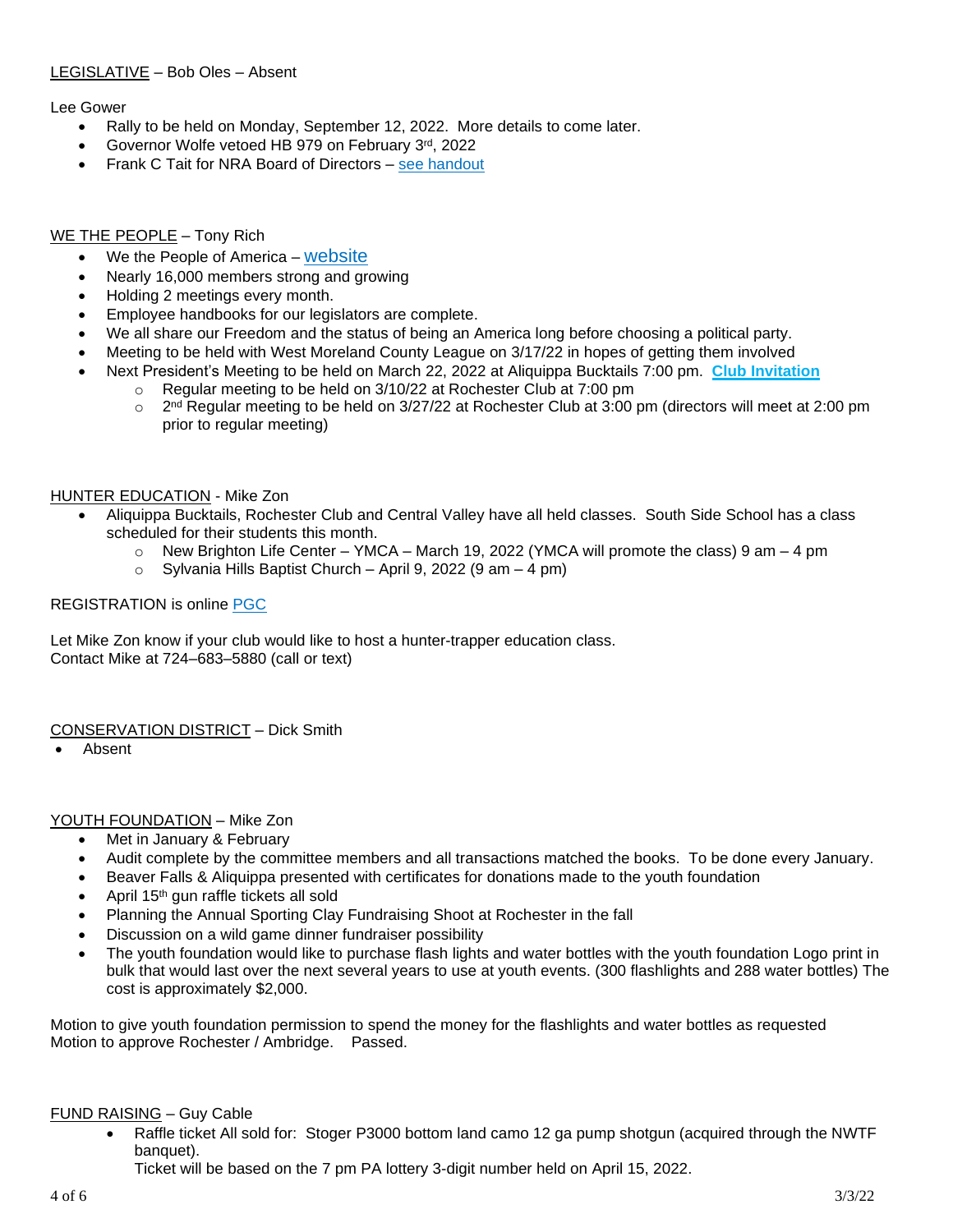#### YOUTH MENTORED HUNTS - Rich Kerlin

- Pheasant hunt too early, nothing at this time.
- Goose Hunt [Letter](https://drive.google.com/file/d/16YqifzKVKHccM8Q-Fy6LED6K7mSVQnkT/view?usp=sharing) to the commissioners written and read to the delegates. Letter

Motion to approve the sending of the letter to the county commissioners. Motion by Aliquippa / Green Valley. Passed.

#### YOUTH FIELD DAY – Tonya Cable – [Poster](https://drive.google.com/file/d/1i0n4afOanIeXPaD2e_D2duhibIyNpWww/view?usp=sharing)

- To be held on July 16, 2022 at Midland Sportsmen's Club
- $8$  am  $-$  4 pm with 7 am registration
- Ages  $8 17$
- Registration is on line **[HERE](https://www.register-ed.com/events/view/178825)**
- 75 openings for youth to sign up
- 7 stations (some are dual stations)
- 2 Presentations (Kerlin Kanine & Beaver County Coon Hunters)
- Received a Grant Award valued at \$1,000 for ammo for the field day from "Friends of the NRA"
- Next committee meeting  $@$  6:00 pm  $3<sup>rd</sup>$  Thursday of April prior to the youth foundation meeting.

Discussion regarding "Friends of the NRA" and the new people that are involved. Discussion of passed history and looking ahead at the new people in charge and the good things that they support now.

Motion to support "Friends of the NRA". Motion by North Boroughs / Rochester. Passed.

#### BANQUET –

- Clubs that are in support of the banquet as of now are: Beaver Valley Archers, Five Points, Green Valley & Rochester.
- Letters explaining the awards banquet were sent to all the clubs and all the delegates last month. This letter was read aloud at the meeting. **Copy of the [Letter](https://drive.google.com/file/d/1DhEmuewFaw2btmCHpH18jwRO5RrcCKuQ/view?usp=sharing)**

BIG KNOB FAIR - Guy, Tonya & Chayce Cable

• No report

#### **UNFINISHED BUSINESS**

• Discussion to move the Hereford Manor Funds raised by the League to the BCSCL Youth Foundation 501c3 to be monitored and controlled by the clubs that belong to this league. Delegates were to discuss with their club members. A letter of explanation was sent out last month to all clubs and all delegates. This letter was read at the meeting. **Letter of [Explanation](https://drive.google.com/file/d/1aviQAJ7f6iId8rg98VMTgnzx4Fce9Ve7/view?usp=sharing)**

Input at this time so far: Yes, move the money to the youth foundation 501c3 for closer monitoring – 5 Points, Rochester

- Looking for RSVP for President's Meeting to be held on March 22, 2022 at Aliquippa Bucktails 7:00 pm. A special presentation of an award through the PA Fish & Boat Commission will be held at the meeting. An invitation was sent to all clubs and club delegates. This invitation was read at the meeting. **Club [Invitation](https://drive.google.com/file/d/1ZrjD2XxVSiSw4JydBbS6skZIeprSJNrj/view?usp=sharing)**
- 12 clubs outside of those that belong to the league were invited
- RSVP to 724-494-6465 by March 10<sup>th</sup> if you did not already do so
- So far, 55 are planning to attend.

#### **NEW BUSINESS**